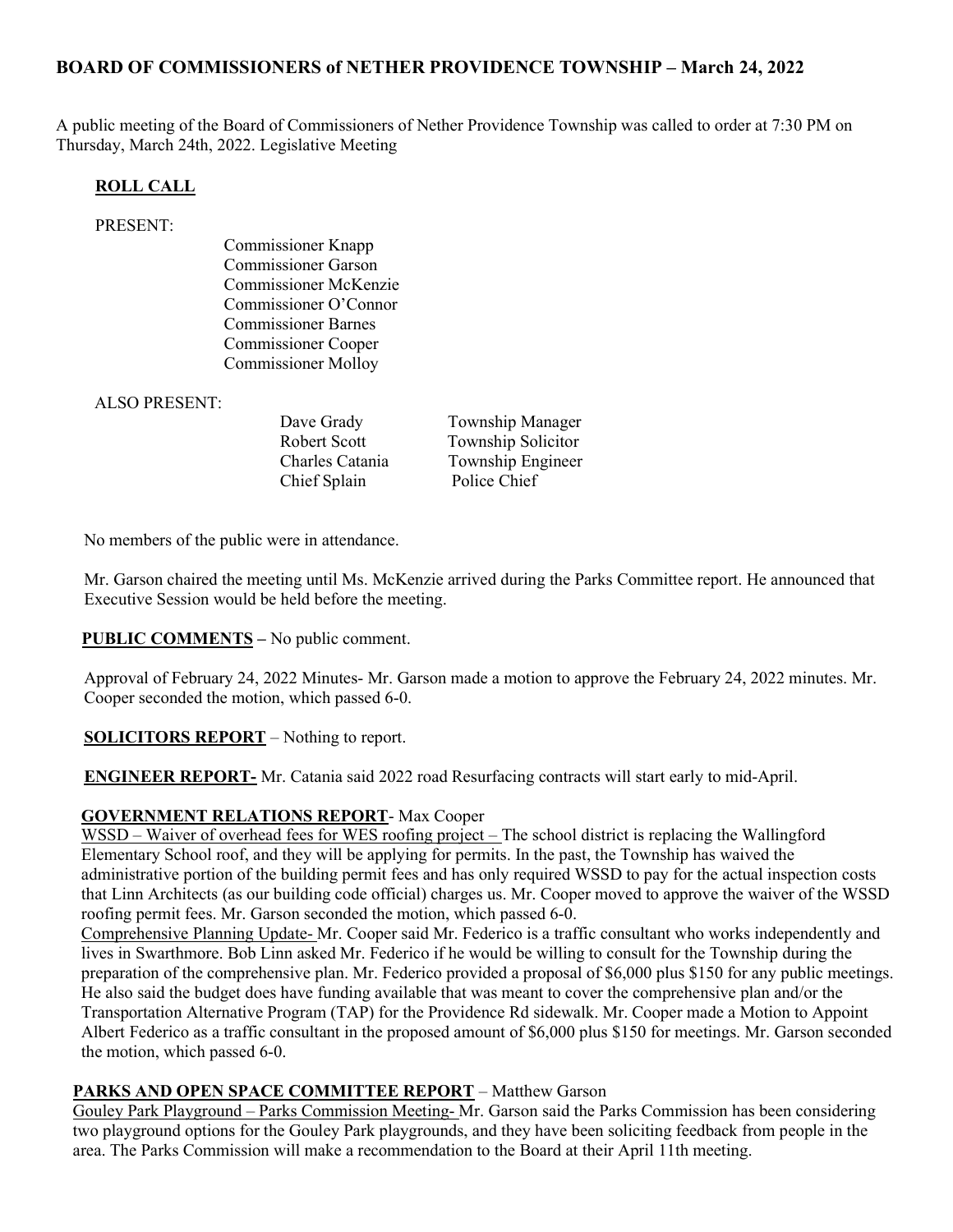Martha Burton Park Consultant- Mr. Garson said a Michael Wagoner of PPM Design, as a landscape architect, had consulted with the Township during the DCNR grant application for the Martha Burton Park project, and the Progressive New Homes Developer had donated his time. The grant has been awarded, the neighborhood representatives thought it made sense to have Mr. Wagoner continue assisting in the design. His rate is \$65/hour. Mr. Garson made a motion to approve Mr. Wagoner of PPM Design be retained as a consultant for the Martha Burton Park Project. Mr. Knapp seconded the motion, which passed 7-0.

DELCO Green Ways- County Request for funding reallocation- Mr. Garson said the Board made a request to Delaware County Council to see if the funding that had been allocated for the New Jersey Avenue property acquisition could be reallocated to complete Phase II of Furness Park. Since the New Jersey Avenue property is being sold, the Township would like to be able to put the grant funding to good use. The Board is hoping County Council will allow the reallocation. No action needed, just informational at this point.

## PUBLIC SAFETY COMMITTEE REPORT- Micah Knapp

Penn Street One-way- Update- Mr. Knapp said the Penn Street one-way feedback is being tallied. He noted there are some people who are strongly opposed to making the road one-way

## COMMUNITY, HEALTH, AND ENVIRONMENT REPORT- Shaina Barnes

CRC Stream Cleanups in March- Ms. Barnes said the Chester Ridley Crum Watersheds Association is seeking enthusiastic volunteers for its 24th Annual CRC Streams Cleanup on March 26, 2022, from 9:00 to 11:30 am at more than 30 sites throughout local watersheds in Delaware and Chester counties. Cleanups are being held at Leiper Park and Smedley Park within the Township.

DVRPC TOP – Furness Park Phase II – Ms. Barnes noted that in a past meeting, the Township had applied to the Delaware Valley Regional Planning Commission's Transportation Options Program (TOP) for Furness Park Phase II. Mr. Catania and Mr. Grady have had conversations with the DVRPC who seems to like the project, but they have noted that the project costs will need to be administered by PennDOT through the ECMS program, which means that costs will be increased. It is estimated that project costs could increase by 25%, although the Township would only need to fund the design costs, which are estimated at \$65,000. The DVRPC was going to need an answer on the day after this meeting as to whether the Board would be willing to cover the design costs in 2022. This would not be needed if the County is willing to reallocate the funding from the Green Ways Program. Ms. Barnes made a motion to withdraw the Township's application from the DVRPC's Travel Options Program. Ms. McKenzie seconded, and the motion passed 7-0.

2022 Summer Camp Registration Open – just informational – the Township's 2022 summer camp registration is open. The cost is \$295 per child, and it covers the five-week, half day camp from the end of June to the end of July. Also, camp counselors are needed, and you must be 16 years old to apply.

Refuse Committee – EAC- Mr. Molloy said he is asking the Board to form a committee to discuss trash, recycling, and yard waste for the Township. Mr. Molly moved to create a refuse committee to look at how the Township handles trash, recycling, and yard waste. Mr. O'Connor seconded, and the motion passed 7-0.

# INFRASTRUCTURE AND PUBLIC WORKS COMMITTEE REPORT – Robert O'Connor

Public Works Garage- Mechanic Bay Structure Issues - Mr. O'Connor said the Township is engaging Linn Architects to design plans for the Public Works Garage. The Township applied for grant funding through the Local Share Account grant program, and the cost estimate was just under \$500,000. This application included a five-bay garage addition to replace the two-bay garage that needs to be demolished. As the design progresses, the Township will need to determine how to fund this project (ARPA funds, fund balance, loan) as the Township probably should not assume that the grant funding will be successful. Reducing the bays from five to four could have cost savings, but not significantly. Ms. McKenzie suggesting waiting until the April  $21<sup>st</sup>$  meeting to discuss along with the ARPA funds. E. Possum Hollow Sidewalk- Mr. O'Connor said the E. Possum Hollow sidewalk project began this week, and during construction, there will be a one-way detour in which traffic can only travel eastbound towards the train station. E. Rose Valley Rd Sidewalk- Mr. O'Connor said Premier Contracting is the low bidder, and the project is expected to begin in mid-April. A mailing has gone out to residents in the area to let them know that the sidewalk project will begin in mid-April and continue through September.

### BUILDING AND ZONING COMMITTEE REPORT – Marty Molloy

Media Walk Escrow Release #15 request- Mr. Molloy said after Mr. Catania has reviewed the escrow release, he recommended its approval. Mr. Molloy made a motion to approve the escrow release in the amount of \$26,197.53 to Progressive New Homes for the Media Walk project. Mr. Knapp seconded the motion, which passed 7-0.